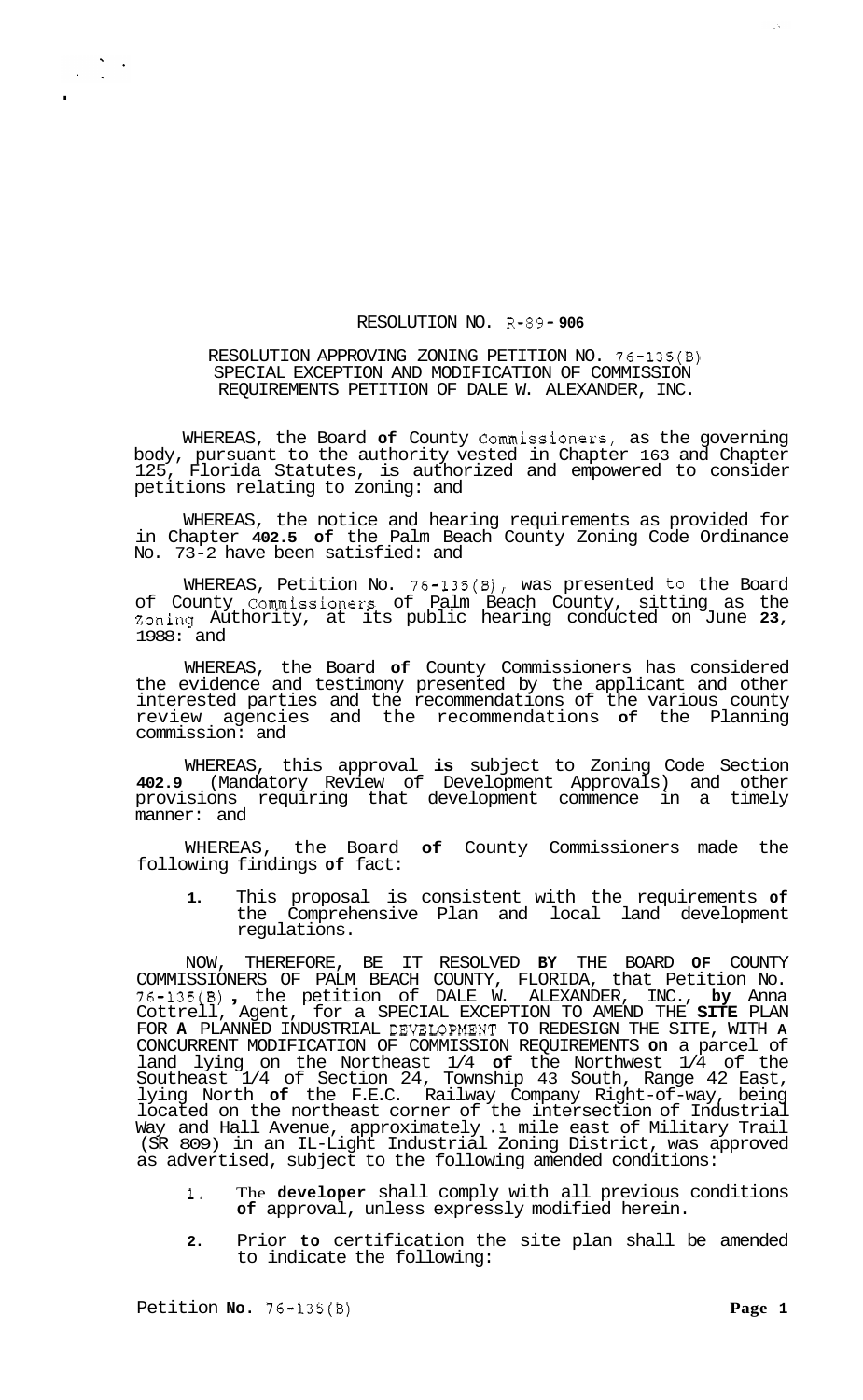- a. Four **(4) 20** x **60** loading areas which are clearly striped and labelled "loading zone only;" and
- b. Appropriate notation indicating the application of an "Alternative Landscape Betterment Plan Proposal" which clearly identifies the deviations from Section **500.35** of the Zoning Code; and
- **c.** Fifteen **(15)** foot wide landscape strip along the southern property line.
- **3.**  Condition **No.** *8* of Zoning Petition **No. 76-135(A),**  Resolution **No. R-87-1092,** which presently states:
	- *"8.* Developer shall provide additional landscaping along the southern property line in the form of:
		- a. A single row *of* ten **(10)** to twelve **(12)** foot high mahogany trees planted twenty **(20)** foot on center: and
		- b. A thirty-six **(36)** inch high hedge of native plant material planted twenty-four **(24)**  inches on center; and
		- **c.** Spaces between structures shall be screened with native plant material, a minimum of eight **(8)** feet in height.
	- **Is** hereby amended to read as follows:
	- **IV8.** Developer shall provide additional landscaping along the southern property line in the form of:
		- a. **A** single row of twelve **(12)** to fifteen **(15)**  foot high native canopy trees planted twenty **(20)** foot on center; and
		- b. **A** thirty-six **(36)** inch high hedge planted twenty-four **(24)** inches on center."
- **4.**  The petitioner shall submit an alternative Landscape Betterment Plan with the Site Plan Review Committee application to allow some flexibility in the elimination of interior landscape islands and the subsequent relocation **of** landscape islands and required shade trees.
- **5.**  Vehicle parking shall be limited to the parking spaces designated on the approved site plan. **No** parking **of**  vehicles is to be allowed in landscaped areas, rights- of-way, drainage easements, **or** interior drives.
- **6. No** outside storage of disassembled vehicles or parts thereof shall be permitted on site.
- *7.*  The petitioner shall, at a minimum, landscape the site **as** indicated on exhibit **No. 47.**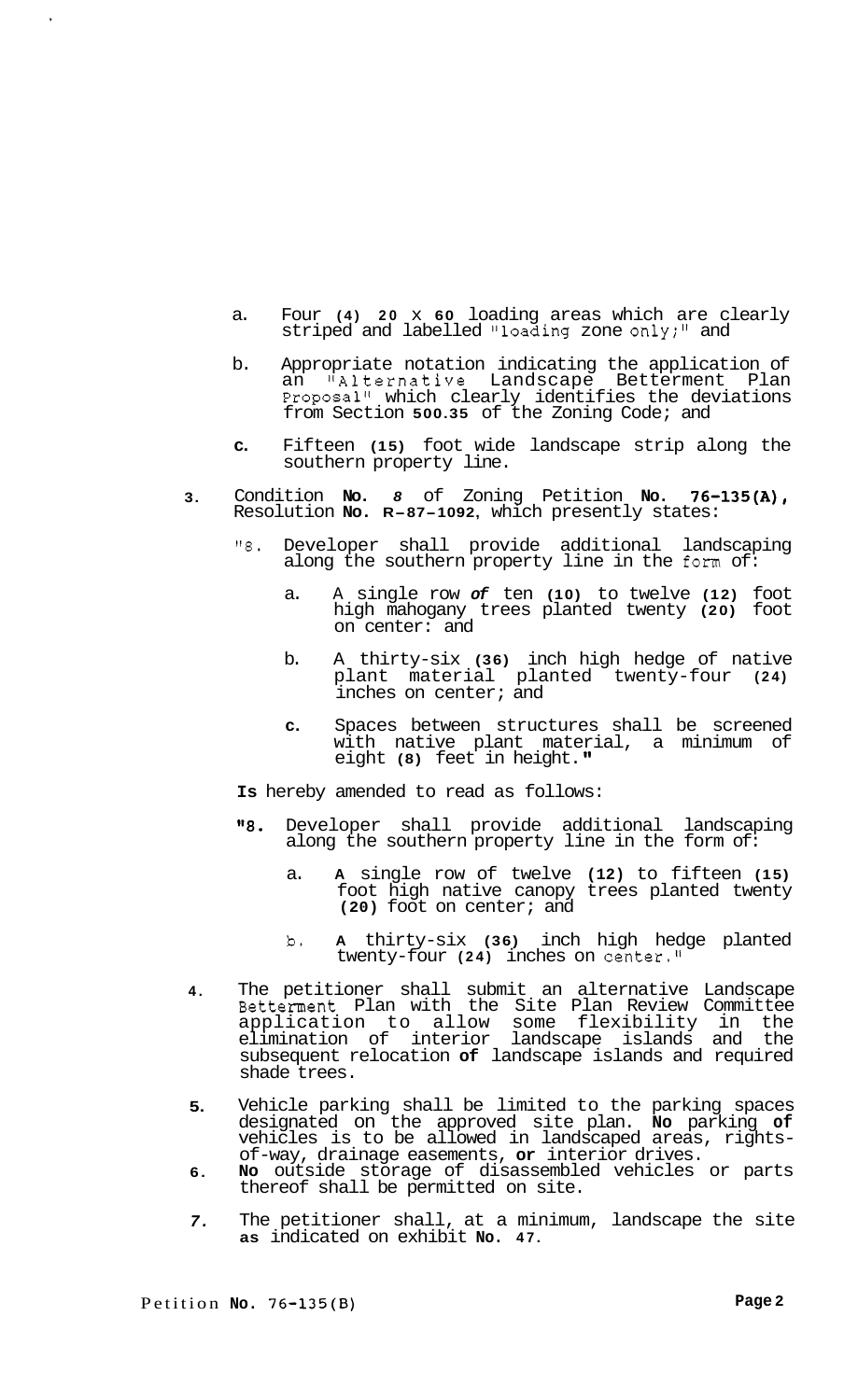- **8. NO outdoor loudspeaker system shall be permitted on site.**
- **9. No storage or placement of any materials, refuses, equipment or accumulated debris shall be permitted on site.**
- **10. Generation and disposal of hazardous effluents into sanitary sewerage system shall be prohibited unless adequate pretreatment facilities approved by the Florida Department of Environmental Regulation (FDER) and Agency responsible for sewage works are constructed and used by project tenants or owners generating such effluents.**
- **11. Sewer service is available to the property. Therefore, no septic tank shall be permitted on the site.**
- **12. Water service is available to the property. Therefore, no well shall be permitted on the site to provide potable water.**
- **13. The developer shall provide discharge control and treatment for the stormwater runoff in accordance with all applicable agency requirements in effect at the time of the permit application. However, at a minimum, this development shall retain onsite the stormwater runoff generated by a three (3) year-one (1) hour storm with a total rainfall of 3 inches as required by the Permit Section, Land Development Division. The drainage system shall be maintained in an acceptable condition as approved by the County Engineer. In the event that the drainage system is not adequately maintained as determined by the County Engineer, this matter will be referred to the Code Enforcement Board for enforcement.**
- **14. The developer shall design the drainage system such that storm water runoff from the parking areas and paved surfaced area shall be separate from those areas which may contain hazardous or undesirable waste from the proposed site.**
- **15 The property owner shall construct a left turn lane west approach on Industrial Way at the project's entrance road concurrent with onsite paving and drainage improvements. Construction shall be completed prior to the issuance of any Certificate of Occupancy.**
- **16. The property owner shall pay a Fair Share Fee in the amount and manner required by the "Fair Share Contribution for Road Improvements Ordinance" as it presently exists or as it may from time to time be amended. The Fair Share Fee for this project presently is \$18,137.00 (677 trips X \$26.79 per trip).**
- **17. In addition the petitioner shall contribute the amount of \$1,018.00 as established in Article V Section 3**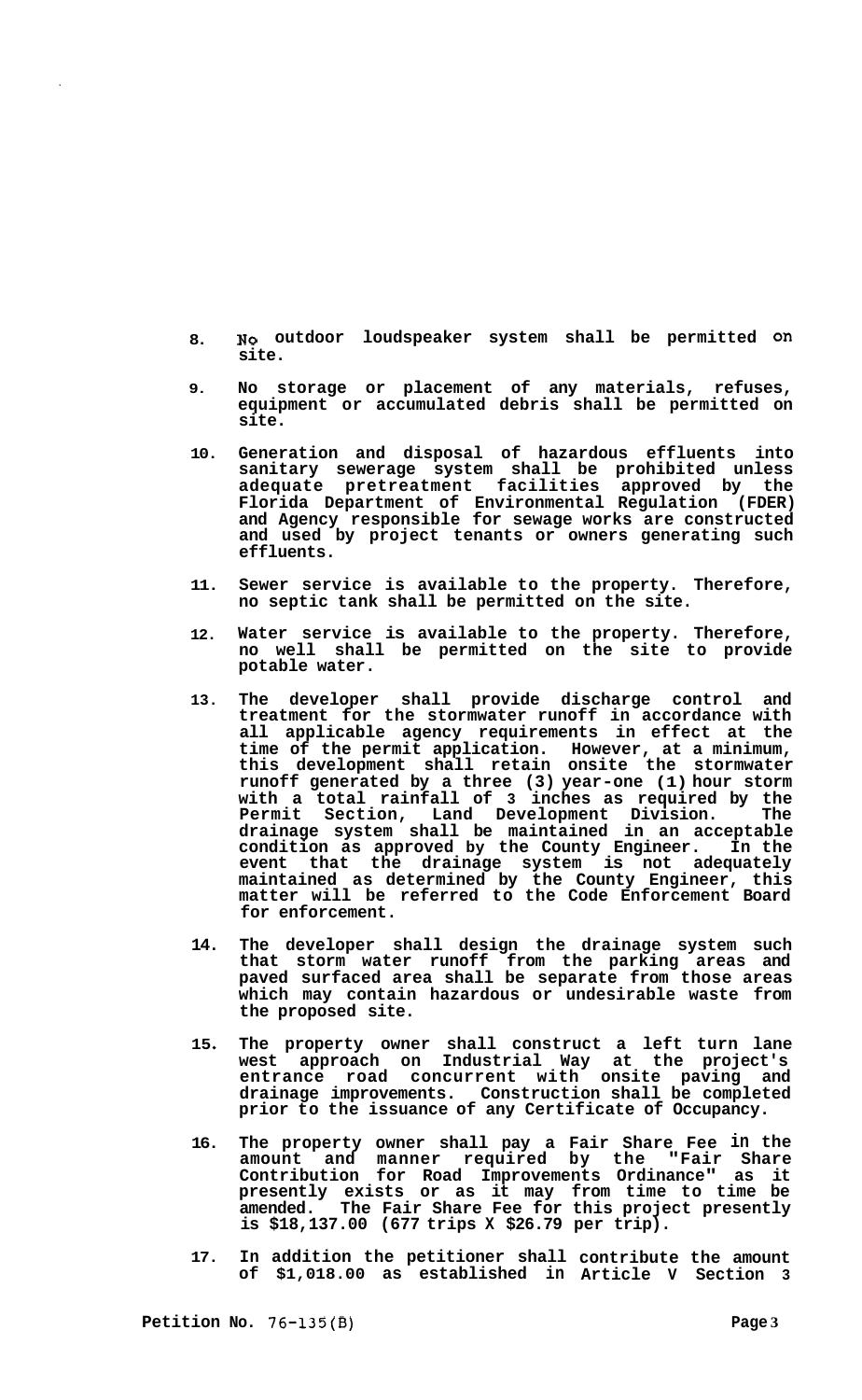**(Insignificant Project Standard) of the Traffic Performance Standards Code. These total funds of \$19,155.00 shall be paid prior to the issuance of the first Building Permit.** 

- **18. If the "Fair Share Contribution for Road Improvements Ordinance" is amended to increase the Fair Share Fee, this additional amount of \$1,818.00 shall be credited toward the increased Fair Share Fee.**
- **19. The petitioner shall convey:**

 $\frac{1}{2}$ 

- **a) the North Palm Beach Water Control District a 31 foot easement along the project's north property line for the required right-of-way for the Equalizing Canal No. EDB11-S**
- **b) Palm Beach County a 15 foot wide drainage easement along the east property line and a 25 foot wide easement along the project's west property line.**

**This shall be an Easement Deed in the form provided by said District within ninety (90) days of the approval of the Resolution approving this project.** 

- **20. No off-premise signs shall be permitted on the site.**
- **21. The dumpster shall be located along the north property line to avoid any possible conflict with the residential neighborhood to the south.**
- **22. The hours of operation shall be limited** *to 7:OO* **a.m. to**  *7:OO* **p.m.**
- **23. All manufacturing and industrial service uses shall take place entirely within enclosed buildings. No industrial operations on premises, such as the use of compressors, shall take place in any way that is audible from neighboring residential properties. No automobile paint and body shop, or heavy equipment repair shall take place on site.**
- **24. The petitioner shall install along the southern property line, a six (6) foot masonry wall and earth berm combination, supplemented with native canopy trees twelve (12) to fifteen (15) feet high, planted twenty (20) feet on center, and a thirty-six (36) inch hedge planted twenty-four (24) inches on center. The landscaping shall be installed and maintained on the south side of the proposed wall to buffer the use from the mobile home residences.**